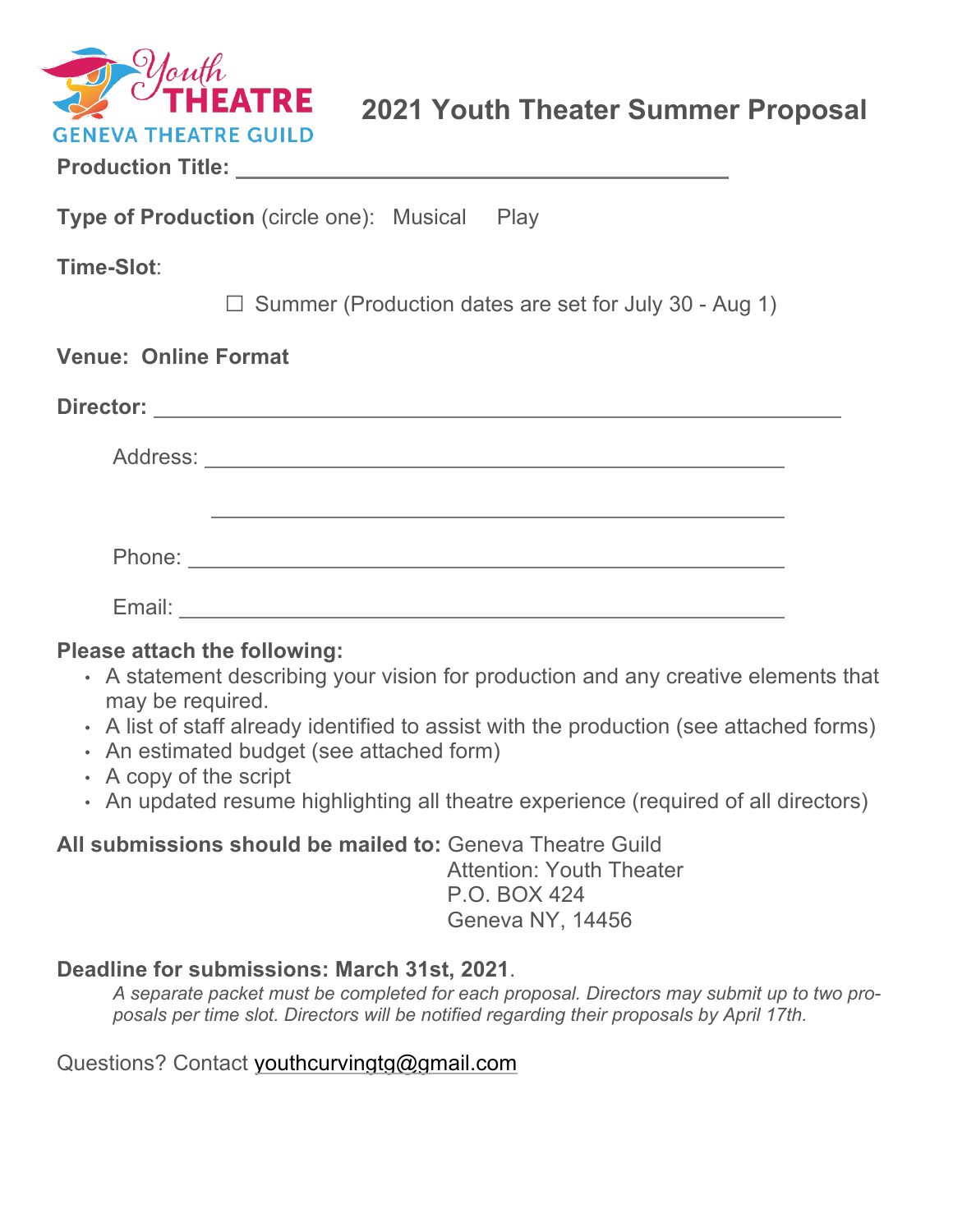# **Estimated Budget for 2021 Youth Theater Production Proposal**

**Production:** 

| <b>Category</b>                 | <b>Estimated</b><br><b>Amount</b> |
|---------------------------------|-----------------------------------|
| <b>Sets</b>                     |                                   |
| Props                           |                                   |
| <b>Costumes</b>                 |                                   |
| Make up                         |                                   |
| <b>Advertising</b>              |                                   |
| Lights/Sound                    |                                   |
|                                 |                                   |
|                                 |                                   |
|                                 |                                   |
|                                 |                                   |
|                                 |                                   |
| <b>Estimated Total</b>          |                                   |
|                                 |                                   |
| Royalties (see note below)      |                                   |
| Theatre Rental (see note below) |                                   |

*Note: Royalties, script costs and theatre rental are expenses that will be calculated upon approval of the production as these estimates often cannot be secured with specific dates and venues. If you have any estimates of these figures based on past productions, please include.*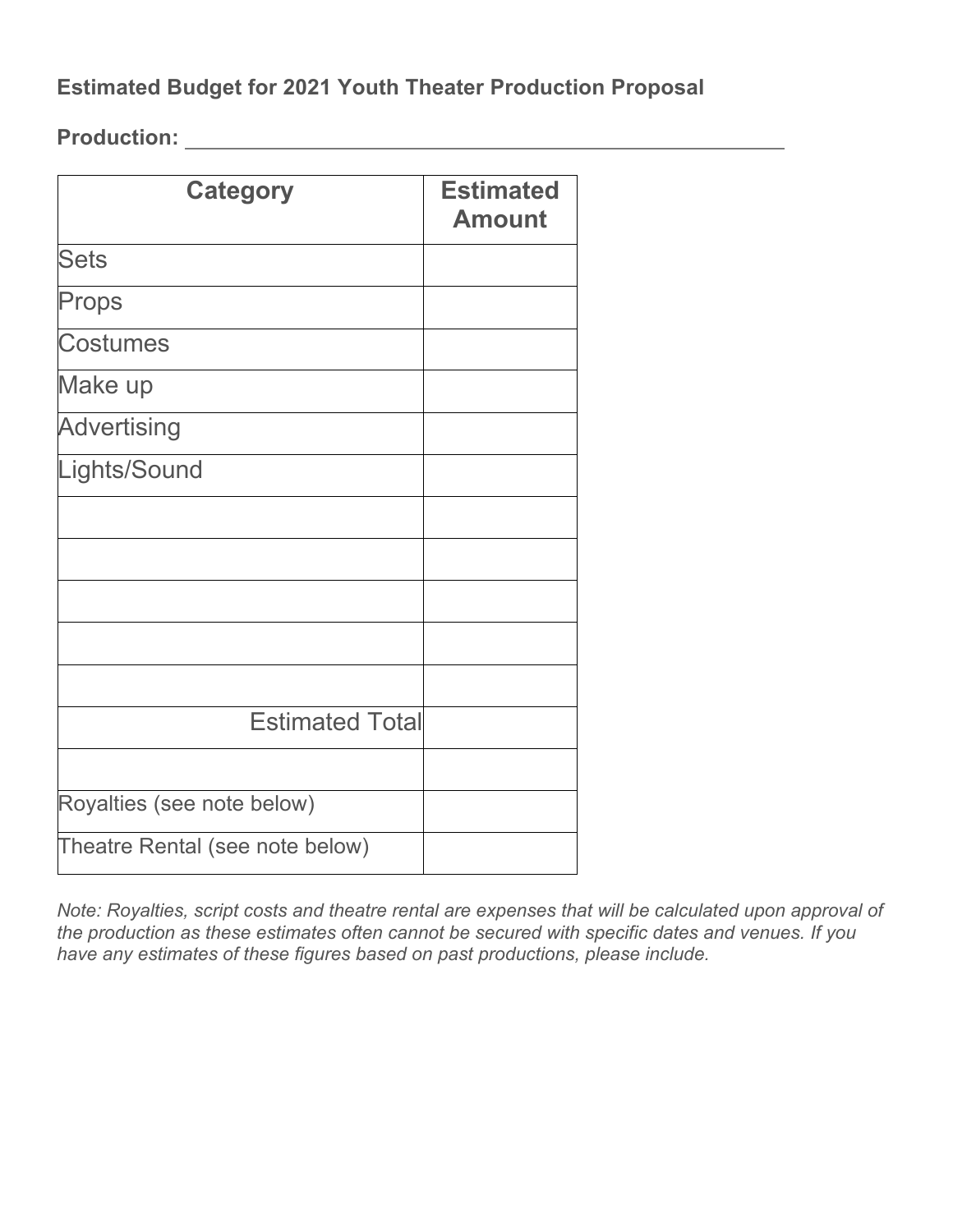# **Staff for 2021 Youth Theater Production Proposal**

#### **Production:**

*Please identify any applicable staff who have already committed to the project or you are considering in the table below. Proposals will still be considered without a full staff.*

| <b>Position</b>                 | $\sim$ 2010 $\mu$ . The possibility of $\mu$ is the set of $\sim$<br>Individual(s) | <b>Status</b> |
|---------------------------------|------------------------------------------------------------------------------------|---------------|
| <b>Director</b>                 |                                                                                    |               |
| <b>Musical Director</b>         |                                                                                    |               |
| Producer                        | Must by GTG Youth Theater Coordinator and Youth Theater Committee Head             |               |
| Choreographer                   |                                                                                    |               |
| <b>Set Designer</b>             |                                                                                    |               |
| <b>Costume Designer</b>         |                                                                                    |               |
| <b>Technical Director</b>       |                                                                                    |               |
| <b>Lighting Designer</b>        |                                                                                    |               |
| <b>Lighting Operator</b>        |                                                                                    |               |
| <b>Sound Designer</b>           |                                                                                    |               |
| <b>Sound Operator</b>           |                                                                                    |               |
| Stage Manager/Screen<br>Manager |                                                                                    |               |
| <b>Props Manager</b>            |                                                                                    |               |
| <b>Publicity</b>                |                                                                                    |               |
| Program/Poster Design           |                                                                                    |               |
|                                 |                                                                                    |               |
|                                 |                                                                                    |               |

*Status please indicate the commitment of this persons to the project with the following designations (insert numbers):*

- *1. Approached and has agreed to commit to the production*
- *2. Approached and considering participating in the production*
- *3. Not approached but would like to have individual(s) involved in the production*